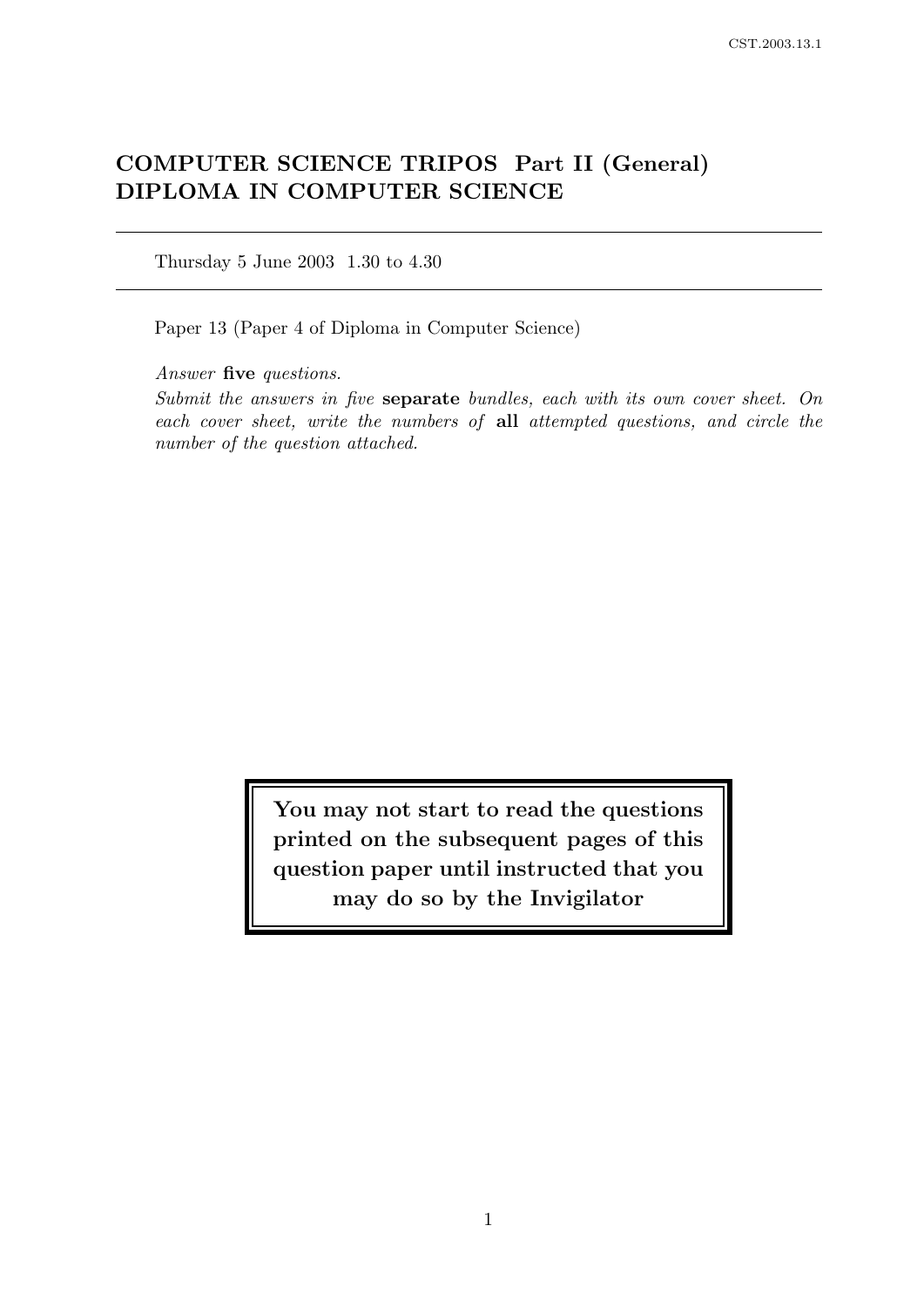## 1 Data Structures and Algorithms

- (a) In the Burrows–Wheeler Block Compression algorithm it is necessary to sort all the suffixes of a vector of possibly tens of millions of bytes.
	- (i) Explain why Shell sort using a simple character by character string comparison function is unlikely to be satisfactory. [2 marks]
	- (ii) Describe in detail the data structures and algorithms you would use to sort the suffixes and explain why your method is an improvement. You may assume that you have plenty of RAM available. [8 marks]
- (b) In the Burrows–Wheeler Block Compression algorithm a sequence of small positive integers are transmitted using Huffman encoding.
	- (i) Describe how the Huffman code is constructed.  $[4 \text{ marks}]$
	- $(ii)$  Outline how it can be represented compactly in the compressed file. [6 marks]

#### 2 Computer Design

- (a) Briefly describe the differences between a microprocessor's interface bus, a system I/O bus (such as PCI), and a peripheral interface. Consider the bandwidth characteristics and physical implementation of each. [8 marks]
- (b) Show how four 64Mbit byte-wide DRAM chips could be interfaced to a simple 32-bit microprocessor. Give a schematic diagram showing the connections, and a timing diagram to demonstrate the operation of the control signals.

[8 marks]

(c) Why might accesses to sequential DRAM addresses be treated differently from non-sequential ones? [4 marks]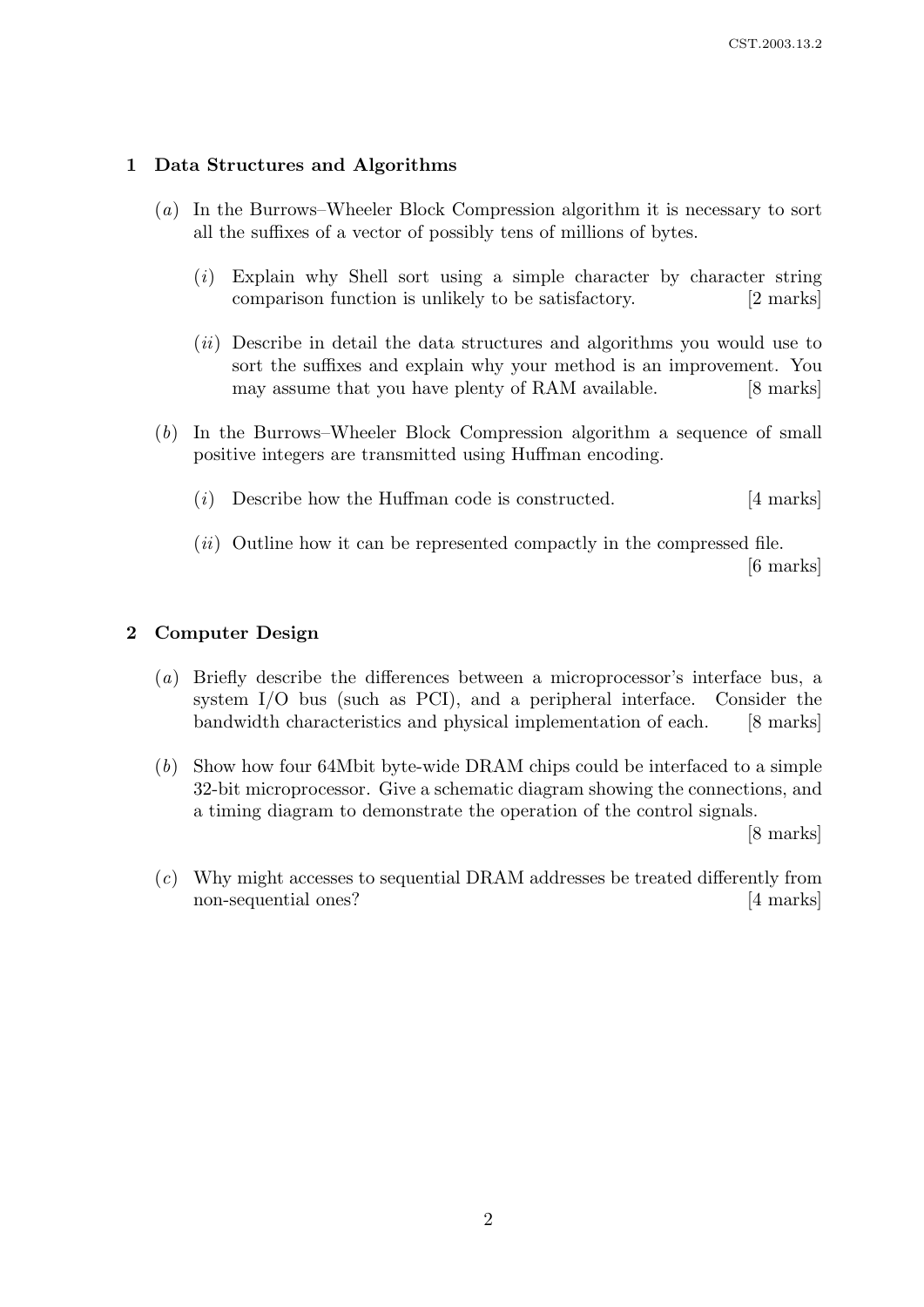# 3 Digital Communication I

- (a) Define the term *multiplexing* as applied to communication systems. [4 marks]
- (b) Describe three types of multiplexing, identifying in each case
	- $(i)$  mechanisms by which symbols are associated with particular channels;
	- $(ii)$  mechanisms by which transmitters are assigned channel resource;
	- $(iii)$  characteristics of the multiplexed channels;
	- $(iv)$  applications which are suited to the type of multiplexing. [16 marks]

# 4 Distributed Systems

- (a) Discuss alternative approaches to creating unique names for objects in largescale distributed systems or applications. [3 marks]
- (b) Discuss the support for naming and name resolution in the following:

| (i) | the Internet;                             | $[5 \text{ marks}]$ |
|-----|-------------------------------------------|---------------------|
|     | $(ii)$ object-oriented middleware;        | $[5 \text{ marks}]$ |
|     | <i>(iii)</i> message-oriented middleware; | $[5 \text{ marks}]$ |
|     | $(iv)$ web-based systems.                 | [2 marks]           |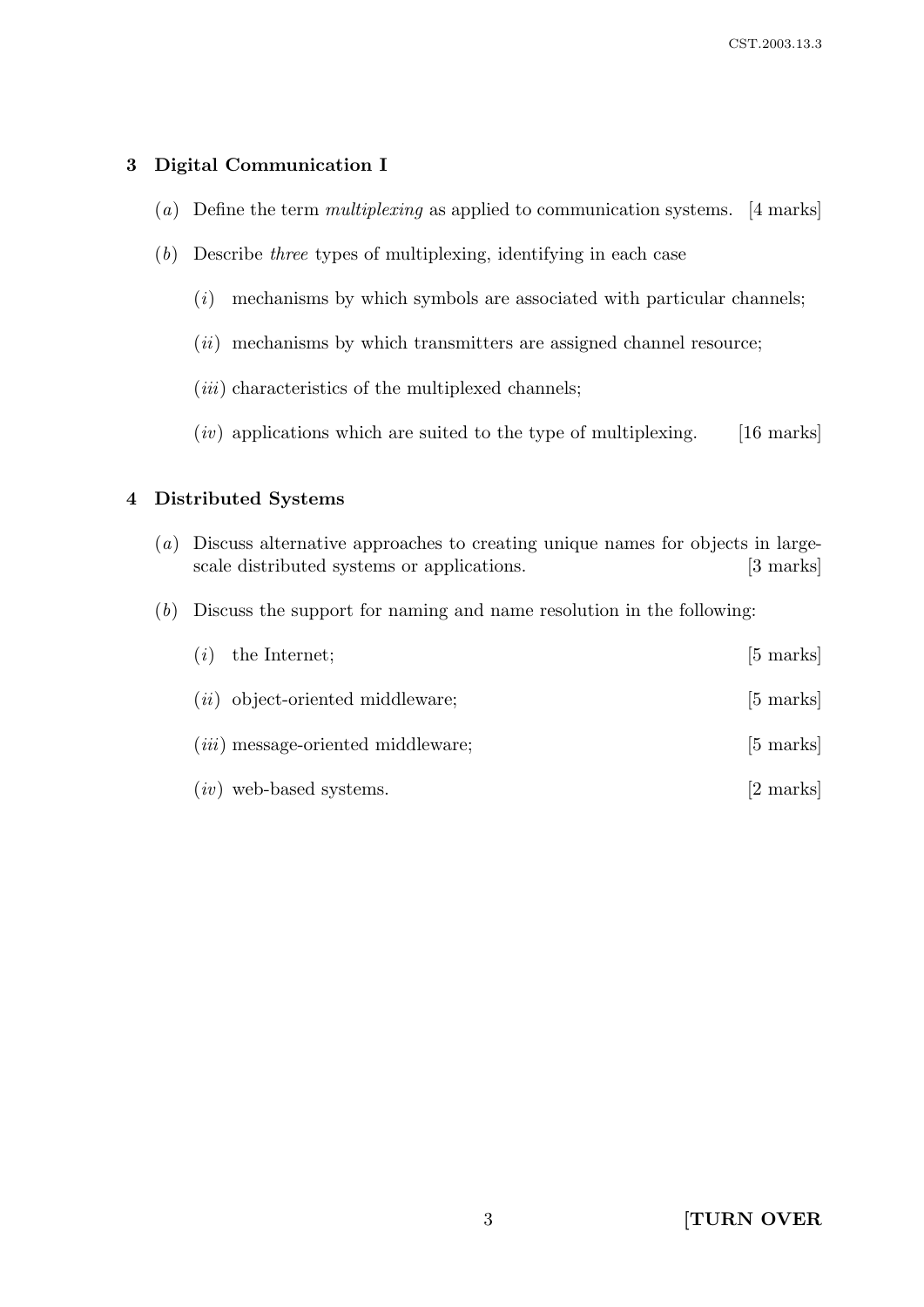## 5 Computer Graphics and Image Processing

(a) We use homogeneous coordinates to represent transformations in 3D space:

$$
\begin{bmatrix} x'_H \\ y'_H \\ z'_H \\ w'_H \end{bmatrix} = \begin{bmatrix} a_{11} & a_{12} & a_{13} & b_1 \\ a_{21} & a_{22} & a_{23} & b_2 \\ a_{31} & a_{32} & a_{33} & b_3 \\ c_1 & c_2 & c_3 & d \end{bmatrix} \begin{bmatrix} x_H \\ y_H \\ z_H \\ w_H \end{bmatrix}
$$

- (i) Explain how to convert standard 3D coordinates,  $(x, y, z)$ , to homogeneous coordinates and how to convert homogeneous coordinates to standard 3D coordinates. [2 marks]
- $(ii)$  Describe the types of transformations provided by each of the four blocks of coefficients in the matrix  $(a_{11} \cdots a_{33}, b_1 \cdots b_3, c_1 \cdots c_3,$  and d). [6 marks]
- $(iii)$  Explain what transformation is produced by each of the following matrices:

| $\begin{bmatrix} 1 & 0 & 0 & 0 \\ 0 & 1 & 0 & 0 \\ 0 & 0 & 1 & 0 \\ 0 & 0 & 1 & 0 \end{bmatrix}$ |  |  |  | $\begin{bmatrix} 1 & 0 & p & -p(1+r) \\ 0 & 1 & q & -q(1+r) \\ 0 & 0 & 1+r & -r(1+r) \end{bmatrix}$ |
|--------------------------------------------------------------------------------------------------|--|--|--|-----------------------------------------------------------------------------------------------------|
|                                                                                                  |  |  |  | $\begin{bmatrix} 0 & 0 & 1 & -r & \end{bmatrix}$                                                    |
|                                                                                                  |  |  |  |                                                                                                     |

[4 marks]

(b) Describe an algorithm (in 2D) which clips an arbitrary polygon against an arbitrary axis-aligned rectangle. [8 marks]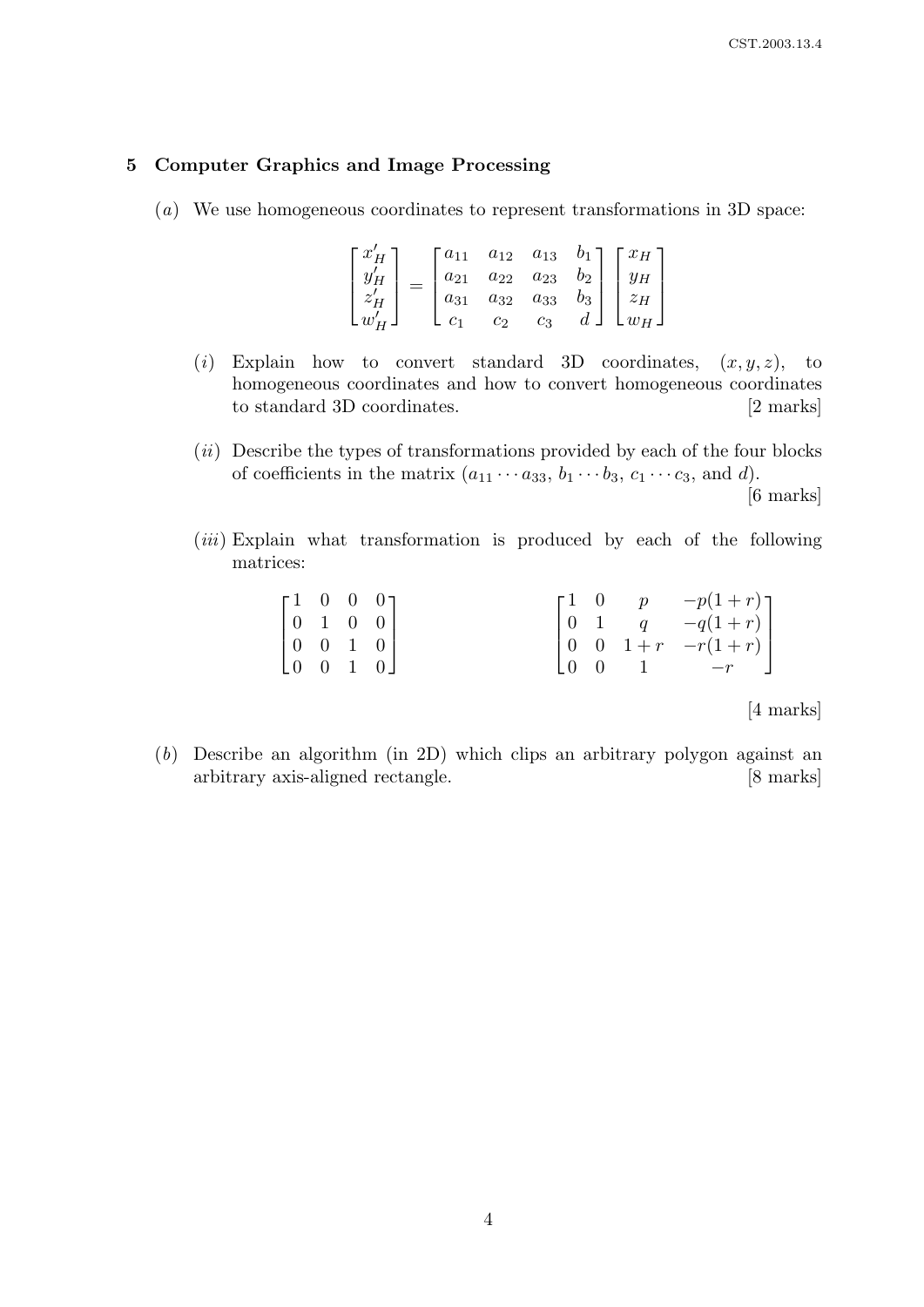# 6 Compiler Construction

Each of the following statements may be true, false, or nonsensical. Indicate which and (respectively) provide a (one-sentence) justification of why it holds, a counterexample or other explanation of why it fails, or corrected statement.

- (a) In a language with stack-allocated free variables, the static chain pointer always points to the caller's stack frame.
- (b) If each procedure sets up one exception handler whose scope includes all of the procedure calls it makes, then the entries in the exception handler stack and those in the dynamic chain will be in 1–1 correspondence.
- (c) Fortran gives semantic meaning to parentheses, i.e. a+b+c permits compiler re-arrangement whereas (a+b)+c does not. This matters for floating point. However, since Fortran '+' is left associative the above two expressions yield the same parse tree, and we have a contradiction.
- (d) Two alternatives to conservative garbage collection are liberal garbage collection or new labour style de-allocation.
- (e) Any type 3 (regular) grammar is also a type 2 (context-free) grammar. Hence any lexer generated by lex (or JLex) could instead be generated by yacc (or Cup).
- (f) When a compiler for a language like Java compiles  $e_1+e_2$ , it computes the types of  $e_1$  and  $e_2$  so that it can treat it as  $e_1+($ float) $e_2$  if  $e_1$  is of type float and  $e_2$  is of type int.
- $(q)$  A syntax-tree interpreter can fail (give an error) when evaluating a variable name which does not appear in the current environment. Any program which fails using static scoping will fail using dynamic scoping.
- (h) A syntax-tree interpreter can fail (give an error) when evaluating a variable name which does not appear in the current environment. Any program which fails using dynamic scoping will fail using static scoping.
- (i) A dynamically-typed language is one in which the type of a value is carried around at run-time; a type error is given at run-time if values are used inappropriately. Such languages must be dynamically linked otherwise type errors will occur.
- (i) Java .class files and ELF-style .o (or .obj) object files represent similar information, i.e. compiled code, a list of symbols made available to other functions, and a list of undefined symbols which the file expects to be defined elsewhere.

[2 marks each]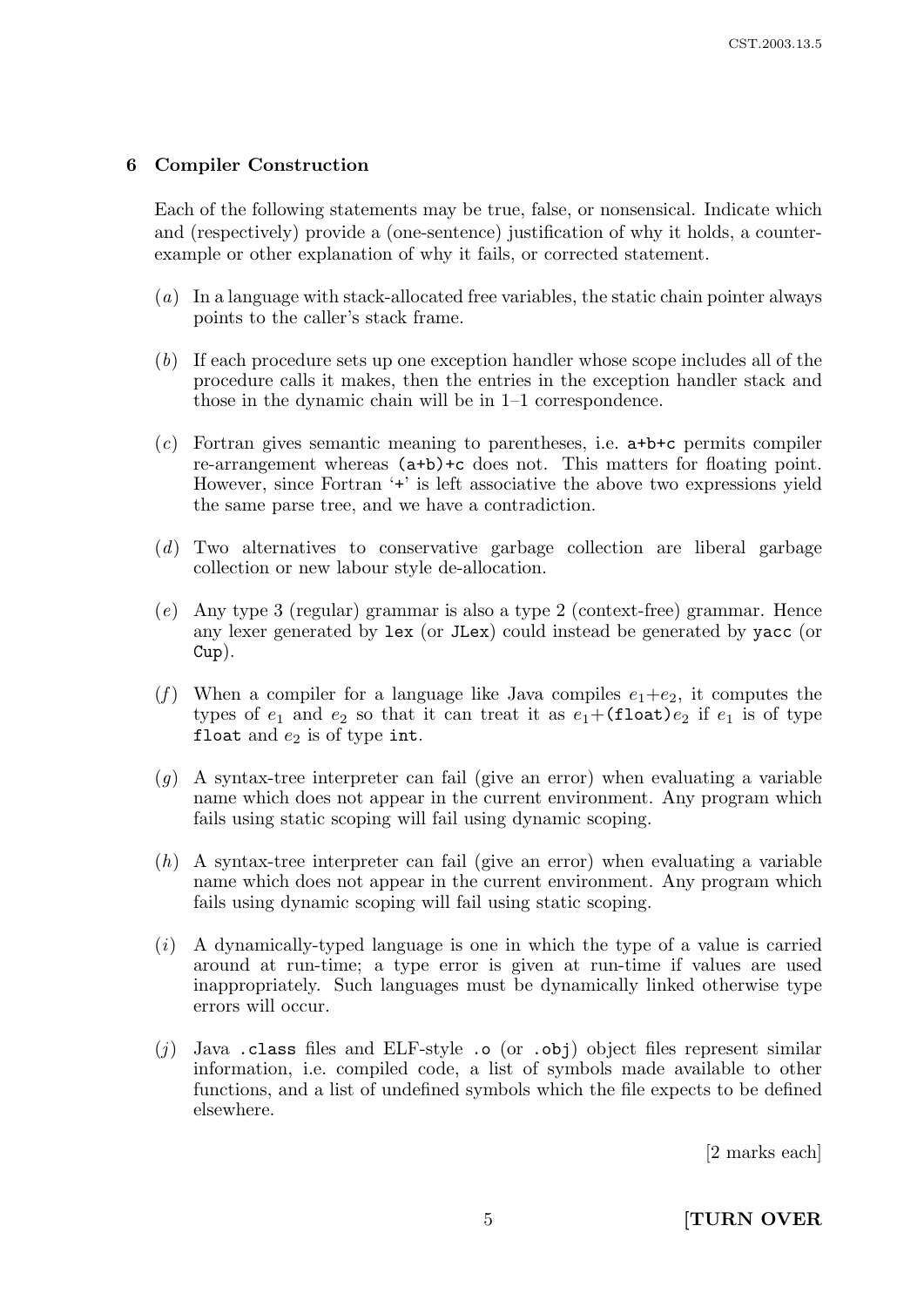# 7 Artificial Intelligence I

A simple game works as follows. We have a board divided into n by m square cells. We also have an unlimited number of L-shaped tiles, each made to cover exactly three squares. The tiles can appear in any of the four possible orientations. Our aim is to cover the board completely with non-overlapping tiles.

(a) A single tile on the board can be described using a list such as  $[1,1]$ ,  $[1,2]$ ,  $[2,1]$ ] containing three tuples, specifying the position of each part of the tile on the board. Consider the following Prolog predicate, which is true if the six variables describe a correct, L-shaped tile.

```
tile([[A,B],[C,D],[E,F]]) :- C is A+1, D is B, E is A, F is B-1;
                 C is A+1, D is B, E is A, F is B+1;
                 C is A-1, D is B, E is A, F is B+1;
                 C is A-1, D is B, E is A, F is B-1.
```
Explain what happens in response to a query of the form

 $tile([[4,5],[B,C],[D,E]]).$ 

Keep in mind the effects of backtracking. [2 marks]

(b) Write a Prolog predicate goodplace( $[[A,B],[C,D],[E,F]]$ , [N,M]) that is true if  $[[A,B],[C,D],[E,F]]$  is a validly shaped tile and all of its parts lie within an N by M board. Your predicate should behave under backtracking in such a way that the response to a query of the form

goodplace([[10,4],[B,C],[D,E]],[10,10]).

is to find the unspecified values for all tiles which have a valid shape and fall within the board. In this example there would be two such tiles. [6 marks]

 $(c)$  Write a Prolog predicate tiling (Available, Solution, Size). Here, Size is the size of the board represented as above, Solution is a list of tiles that solves the problem, and Available is a list of available positions on a board of the given size. For example, if Size is [2,2] then Available is  $[1,1], [1,2], [2,1], [2,2]$ .

Your predicate should be true if the Solution given is a valid one, and should be capable of finding a valid Solution in response to a query such as

tiling( $[[1,1],[1,2],\ldots,[10,10]]$ ,X, $[10,10]$ ).

Full marks will only be given for predicates that can exploit backtracking to find all possible solutions. [12 marks]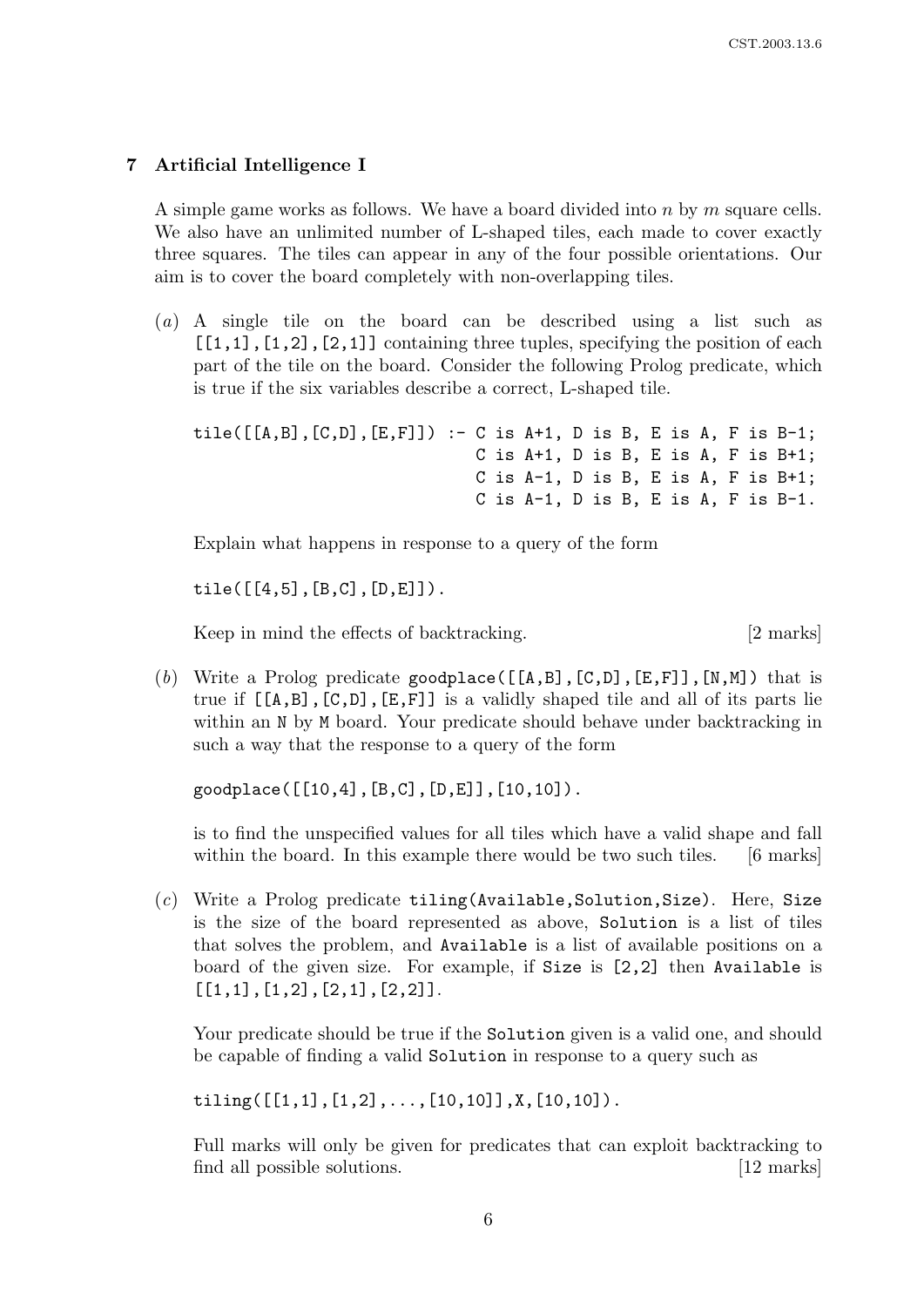#### 8 Databases

- (a) Define the ACID properties of a transaction. [6 marks]
- (b) Define what is meant by *strict two-phase locking* (strict 2PL). [4 marks]
- (c) Assume that in addition to traditional Read and Write actions a DBMS supports increment and decrement actions: Inc and Dec (both are assumed to perform blind writes).

Consider the following two transactions.

 $T1:$  [Inc(A), Dec(B), Read(C)]  $T2 : [Inc(B), Dec(A), Read(C)]$ 

- $(i)$  By considering some possible schedules of the above transactions, describe carefully the concurrency permitted by strict 2PL using just shared/read and exclusive/write locks. [3 marks]
- $(ii)$  Detail a way to gain more interleaving whilst still maintaining strict 2PL. [7 marks]

#### 9 Numerical Analysis II

- (a) Explain the term *positive semi-definite matrix*.  $[1 \text{ mark}]$
- (b) Let **A** and **B** be  $n \times n$  matrices and let **x** be a vector of n elements. State Schwarz's inequality for each of the products  $\mathbf{AB}$  and  $\mathbf{Ax}$ . What are the singular values of **A**, and how are they related to the  $\ell_2$  norm of **A**?

[4 marks]

- (c) Describe briefly the *singular value decomposition*  $\mathbf{A} = \mathbf{U}\mathbf{W}\mathbf{V}^T$ , and how it may be used to solve the linear equations  $\mathbf{A}\mathbf{x} = \mathbf{b}$ . [4 marks]
- (d) Let  $\hat{\mathbf{x}}$  be an approximate solution of  $\mathbf{A}\mathbf{x} = \mathbf{b}$  and write  $\mathbf{r} = \mathbf{b} \mathbf{A}\hat{\mathbf{x}}, \mathbf{e} = \mathbf{x} \hat{\mathbf{x}}$ . Find an expression for an upper bound on the relative error  $\|\mathbf{e}\| / \|\mathbf{x}\|$  in terms of computable quantities. Show how this formula may be computed using the singular values of  $\bf{A}$ . [8 marks]
- (e) Suppose **A** is a  $5 \times 5$  matrix and its singular values are  $10^3$ , 1,  $10^{-14}$ ,  $10^{-18}$ ,  $10^{-30}$ . If machine epsilon  $\simeq 10^{-15}$  then choose a suitable rank for an approximate solution and form the generalised inverse  $W^+$ . [3 marks]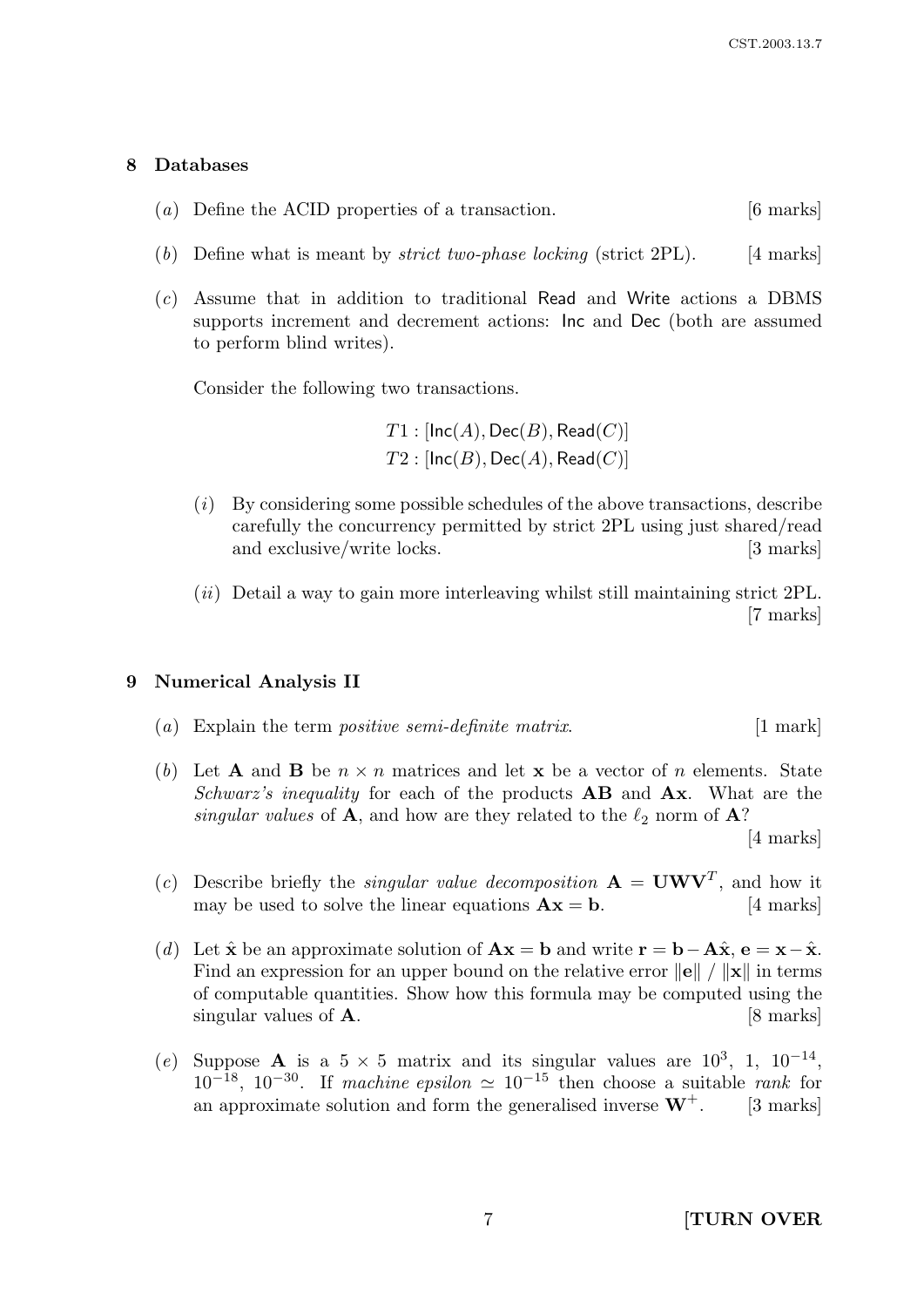# 10 Introduction to Functional Programming

- (a) Explain the difference between lazy and eager evaluation, illustrating with an example. [5 marks]
- (b) Given the following definitions

fun I  $x = x$ ; fun  $K$   $x$   $y = x$ ; fun  $S \times y = x \times (y \times)$ ;

give the most general type of each of the following five expressions:

 $(i)$  K  $(ii)$  K I  $(iii)$  S  $(iv)$  S (K S)  $(v)$  S S (K I)

[15 marks]

## 11 Natural Language Processing

- (a) Define the following terms, as they are used in grammar formalisms for natural language:
	- (i) feature structure
	- (ii) feature structure subsumption
	- $(iii)$  feature structure unification

[8 marks]

(b) Discuss the advantages and disadvantages for NLP applications of grammar formalisms that use feature structures compared with context free grammars. [12 marks]